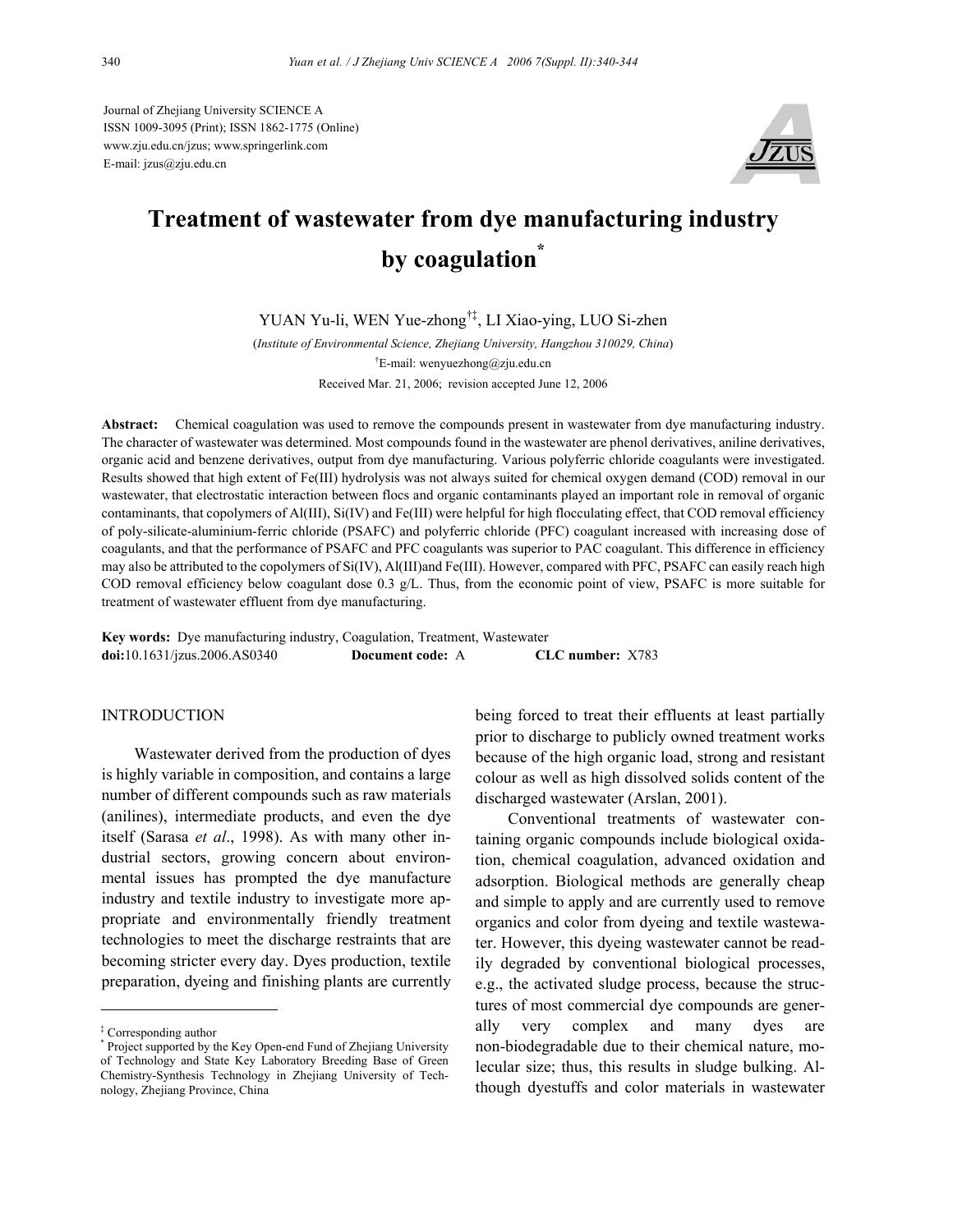can be effectively destroyed by wet oxidation, advanced chemical oxidation such as  $H_2O_2$ /UV,  $O_3$ , and adsorption using activated carbon, the costs of these methods are relatively high (Kim *et al*., 2004; Liu and Jiang, 2005; Wen *et al*., 2005). Presently, wastewater from dye manufacturing industry is usually treated by combination process of biological treatment and coagulation treatment, before being fed to the biological treatment units, coagulation can reduce the wastewater loading and thus reduce the treatment cost.

Inorganic polymer flocculants (IPFs) are a new kind of water and wastewater treatment reagents, which have been developed worldwide since the 1960s (Tang, 1990). Because of their superior efficiency and relatively lower cost compared with traditional coagulants such as aluminum or iron salts, IPFs are becoming the main water and wastewater treatment reagents, with production and applications on a large scale in Japan, Russia, West Europe and China presently. The USA has also paid much attention to it in recent years (Wang and Tang, 2001).

In this study, chemical coagulation was used to remove the compounds present in wastewater from dye manufacturing industry. Various polyferric chloride coagulants were investigated, and the COD removal effectiveness of wastewater was compared in order to choose optimal coagulant.

# MATERIALS AND METHODS

#### **Materials**

Aluminium chloride crystal and ferric chloride were supplied by Eoulpment Chemical Regent Company. PAC was of industrial grade. NaOH and H2SO4 were of reagent grade. Polyferric chlorides (PFCs) were prepared according the Wang's method (Wang *et al*., 2003). Poly-silicate-aluminium-ferric chloride (PSAFC), poly-aluminium-ferric chloride (PAFC) and poly-silicate-ferric chloride (PSFC) were prepared in the base of PFC preparation by adding aluminium chloride or silicate.

The wastewater treated in this study came from a sewage factory located in Zhejiang, China, where wastewater of dyes and intermediary products industry was treated. The pH of sample was about 8~9, which was not adjusted during tests in favor of biological treatment in the next step.

#### **Procedures**

A six-beaker jar test apparatus was used in this study. Each beaker contained 1000 ml of the wastewater. After adding the coagulant, a period of 3 min was allowed for the mixing of the coagulant, and the sample at 80~85 r/min, followed by a period of 10 min of slow agitation at 30~35 r/min. The solution was then allowed to settle and the time of settlement was recorded, the supernatant was taken for analysis.

### **Analytical methods**

The U.S.E.P.A. Method 625 was followed to concentrate the samples for characterization of raw and final treated water (Sarasa *et al*., 1998). Starting with the amount of 500 ml of sample, a liquid-liquid extraction with  $CH<sub>2</sub>Cl<sub>2</sub>$  is performed and two extracts are obtained: one containing basic+neutral compounds and the other containing acid compounds. The base+neutral extracts are dried with anhydrous  $Na<sub>2</sub>SO<sub>4</sub>$ . The acid extract is derived with 4 ml of  $BF<sub>3</sub>/methanol.$  The concentration factor obtained for both extracts (base+neutrals and acids) is approximately 50. These extracts are later subjected to GC/MS analysis. The recovery value of the total extraction is between 80%~100% for aniline and nitrobenzene derivatives, the principal compounds present in the wastewater. Subsequently, the sample was analyzed using a HP6890/5973 GC-MS with HP-5MS capillary column of 30 m length. The intermediates were determined by matching with the standard samples, considering both elution time and mass spectrum. COD analysis was performed according to Standard Methods (APHA, 1980).

# RESULTS AND DISCUSSION

#### **Characteristic analysis of wastewater**

The raw wastewater was subjected to GC-MS analysis. Table 1 provides a list of the majority compounds characterized in raw wastewater. The compounds are classified in groups according to their principal functional group. The relative contents of identified compounds were calculated on the basis of their relative peak area.

The majority of compounds found in the wastewater are phenol derivatives, aniline derivatives, organic acid and benzene derivatives, resulting from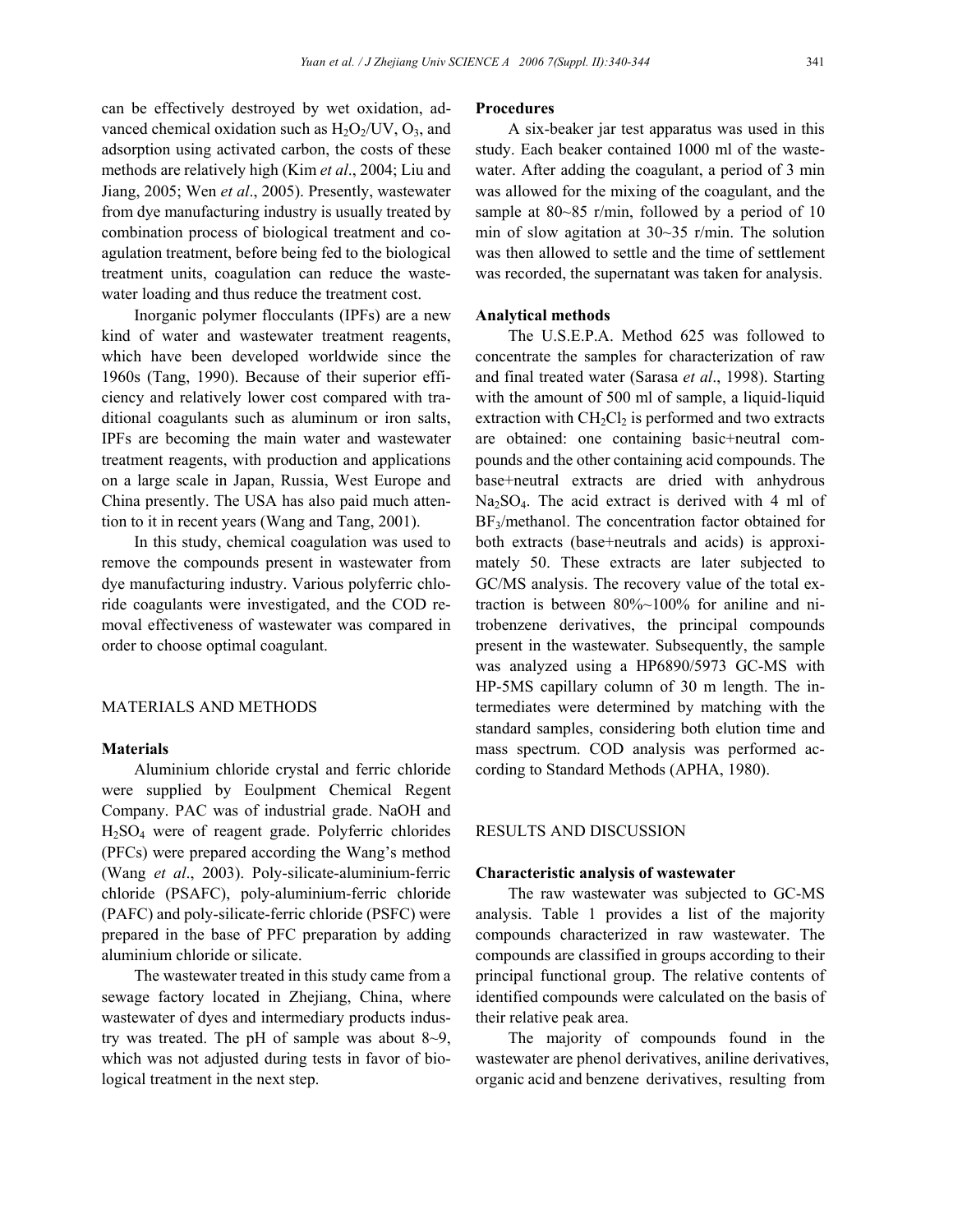| Compound                         | Relative content $(\%)$ |  |
|----------------------------------|-------------------------|--|
| Phenol                           | 1.67                    |  |
| $p$ -Nitrophenol                 | 4.40                    |  |
| Biphenyl-4,4'-diol               | 1.10                    |  |
| 2,4-Dinitro-phenol               | 1.13                    |  |
| Phenol derivatives               | 3.96                    |  |
| Aniline                          | 0.97                    |  |
| Benzene-1,3-diamine              | 1.35                    |  |
| 3,4-Dichloro-phenylamine         | 1.39                    |  |
| 3-(phenylamino)-propanenitrile   | 6.18                    |  |
| N-Propyl-benzenamine             | 1.91                    |  |
| $p$ -Nitroaniline                | 1.98                    |  |
| $p$ -Pentylaniline               | 1.98                    |  |
| 2,6-Dichloro-benzene-1,4-diamine | 0.43                    |  |
| Benzoic acid                     | 1.41                    |  |
| Benzyl alcohol                   | 8.19                    |  |
| Naphthalene                      | 3.71                    |  |
| Quinoline                        | 1.40                    |  |
| 2-Methyl naphthalene             | 3.97                    |  |
| Biphenyl                         | 3.56                    |  |

**Table 1 Majority compounds identified in raw and treated water (sample COD: 1342.91 mg/L)** 

dye manufacturing, *p*-chloronitrobenzene, nitrobenzene and aniline are used in this industry as raw materials and *N*,*N*-dimethylaniline, *N*,*N*-diethylaniline, *p*-nitroaniline and dinitro-benzene are intermediary products. Some of the identified compounds are chlorinated derivatives, resulting from the chlorination treatment carried out by the factory (Sarasa et al., 1998). The presence of compounds belonging to List I of EEC and U.S.E.P.A. Priority Pollutant List, such as *p*-nitroaniline, *p*-nitrophenol is noteworthy.

The performance of COD removal by chemical coagulation depends upon the solubility of the organic contaminants. The organic contaminants with low solubility, such as disperse dyes, have been generally reported to be removed well by coagulation and/or flotation methods. The organic contaminants with low solubility can be easily adsorbed and flocculated by coagulants (Al-Degs *et al*., 2000). However, the soluble organic contaminants cannot be well removed efficiently by coagulation. As organic acids and benzyl alcohol have -COO<sup>−</sup> , -OH groups, these contaminants have high solubility and are not prone to be adsorbed.

#### **Application of PFC**

Polyferric chlorides (PFCs) were prepared at various extents of Fe(III) hydrolysis. *B* was used as a formation function to characterize the extent of Fe(III) hydrolysis and polymerization (Cheng, 2001). It is defined as:

# *B*=[OH<sup>-</sup>]/[Fe],

where  $B$  is the number of OH $<sup>-</sup>$  ions that each iron ion</sup> bonds in the hydrolysis process.

From Table 2, it can be seen that the extent of Fe(III) hydrolysis can be ranked: PFC-1<PFC-2 <PFC-3<PFC-4. Fig.1 also showed effects of hydrolysis of PFC on COD removal. At low dose of PFC (<200 mg/L), the COD removal efficiencies of four PFC coagulants were not different. However, COD removals of wastewater were ranked as PFC-1> PFC-2>PFC-3≈PFC-4 at dose over 20 mg/L. These results showed that high extent of Fe(III) hydrolysis was not always suited for COD removal in our wastewater. From the dynamic point of view, the hydrolysis of  $Fe<sup>3+</sup>$  and the complex-formation of polyferric chloride with organic contaminants could be explained as follows (Cheng and Chi, 2002):

**Table 2 Characteristics of PFC coagulants** 

| Items       | PFC-1 | $PFC-2$       | $PFC-3$                       | $PFC-4$       |
|-------------|-------|---------------|-------------------------------|---------------|
| $Fe2O3(\%)$ |       | 6.8           | 6.8                           | 6.9           |
| OH/Fe       | 0.146 | 0.254         | 0.283                         | 0.297         |
| pH          | 2     | $\mathcal{L}$ | $\mathfrak{D}_{\mathfrak{p}}$ | $\mathcal{L}$ |
| Colour      | Henna | Henna         | Henna                         | Henna         |
| Stability   | Good  | Good          | Good                          | Good          |



**Fig.1 Effects of hydrolysis of PFC on COD removal**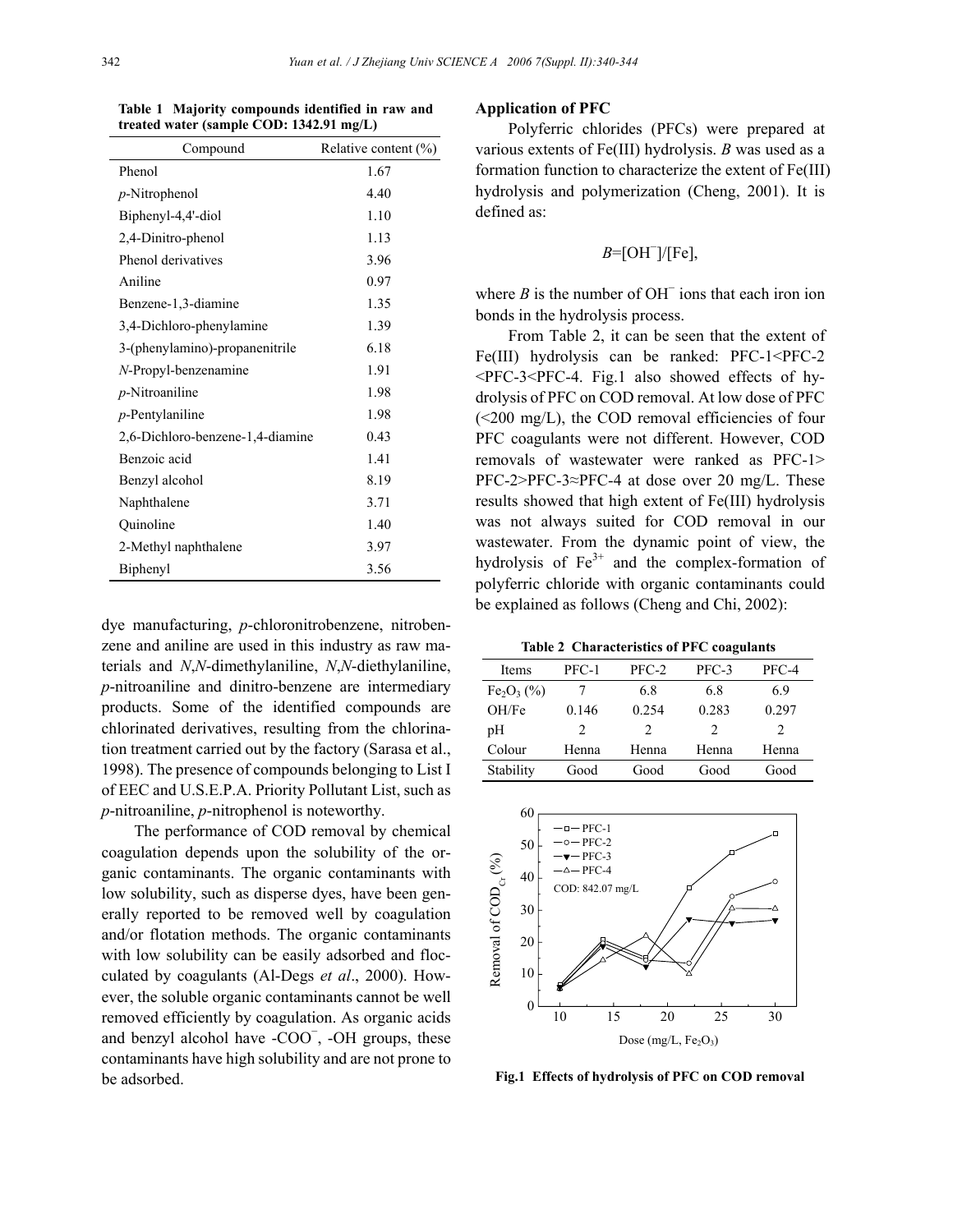(1) Hydrolysis:  
\n
$$
[Fe_m(OH)_x]_n^{(3m-x)n+} + yOH^-
$$
\n
$$
\rightarrow [Fe_m(OH)_{x+(y/n)}]_n^{(3m-x-(y/n))n+}.
$$
\n(1)  
\n(2) Complex-formation:

 $[Fe_{m}(\text{OH})_{x}]_{n}^{(3m-x)n+} + \text{OC}^{z-} \rightarrow [Fe_{m}(\text{OH})_{x}]_{n}^{[(3m-x)n-z]+},$ OC*<sup>z</sup>*<sup>−</sup> —organic contaminants. (2)

The above equations show that when the concentration of the hydroxide ion is decreased but with constant PFC concentration, the reaction rate of Eq.(1) will decline. Since the negative charge on the organic contaminants preferably conjugates the PFC, the complexes formed will precipitate out of the solution through charge neutralization [Eq.(2)]. Hence, it can be concluded that the removal rate of organic contaminants is higher at acidic solution. Also, at low pH there is enough positive charge on PFC to neutralize the negative charge on organic contaminants. Therefore, the organic contaminants could precipitate through charge neutralization. Conversely, the hydrolysis of PFC increases as the solution pH increases. Thus, the positive charges on PFC decrease with increase of concentration of the hydroxide ion. Since the negative charge on the organic contaminants preferably conjugates the PFC, the complexes formed will precipitate out of the solution through charge neutralization. Hence, at low extent of Fe(III) hydrolysis, there is enough positive charge on PFC to neutralize the negative charge on organic contaminants. While the hydrolysis of PFC increases, the PFC could still react with organic contaminants, but its ability to neutralize the negative charge on organic contaminants decreased.

#### **Application of PAFC**

It was reported that copolymers of Al(III) and Fe(III) were helpful for high flocculating effect (Huang *et al*., 2004; Jiang and Graham, 1998). The actual coagulant species present in the process are formed during and after these chemicals are mixed the water to be treated, and Al/Fe(III) ions are not primarily involved in the coagulation process. When added to water, Al/Fe(III) ions hydrolyse to form soluble monomeric and polymeric species and solid precipitates. Thus, poly-aluminium-ferric chloride (PAFC) was prepared in the base of PFC. The COD removal efficiency of PAFC was compared with PFC as shown in Fig.2. It can be seen that when coagulant dose was below 0.2 g/L, the COD removal efficiencies of PFC and PAFC were lower than PAC, but increased with the increase of dose of PFC and PAFC. However, under the conditions studied, the performance of PAFC coagulant was consistently superior to PFC coagulant. This is attributed to the copolymers of Al(III) and Fe(III).



**Fig.2 Comparison of COD removal between PFC and PAFC**

#### **Application of PSFC**

The silica species are preferred because of their strong coordinate and aggregating effects and for their different aqueous behaviours. They can be used as modifiers to tailor-make polyferric silicate. Thus, poly-silicate-ferric chloride (PSFC) was prepared in the base of PFC (Wang and Tang, 2001).

The COD removal efficiencies of PSFC were compared with PAC as shown in Fig.3 showing that



**Fig.3 Comparison of COD removal between PSFC and PAC**